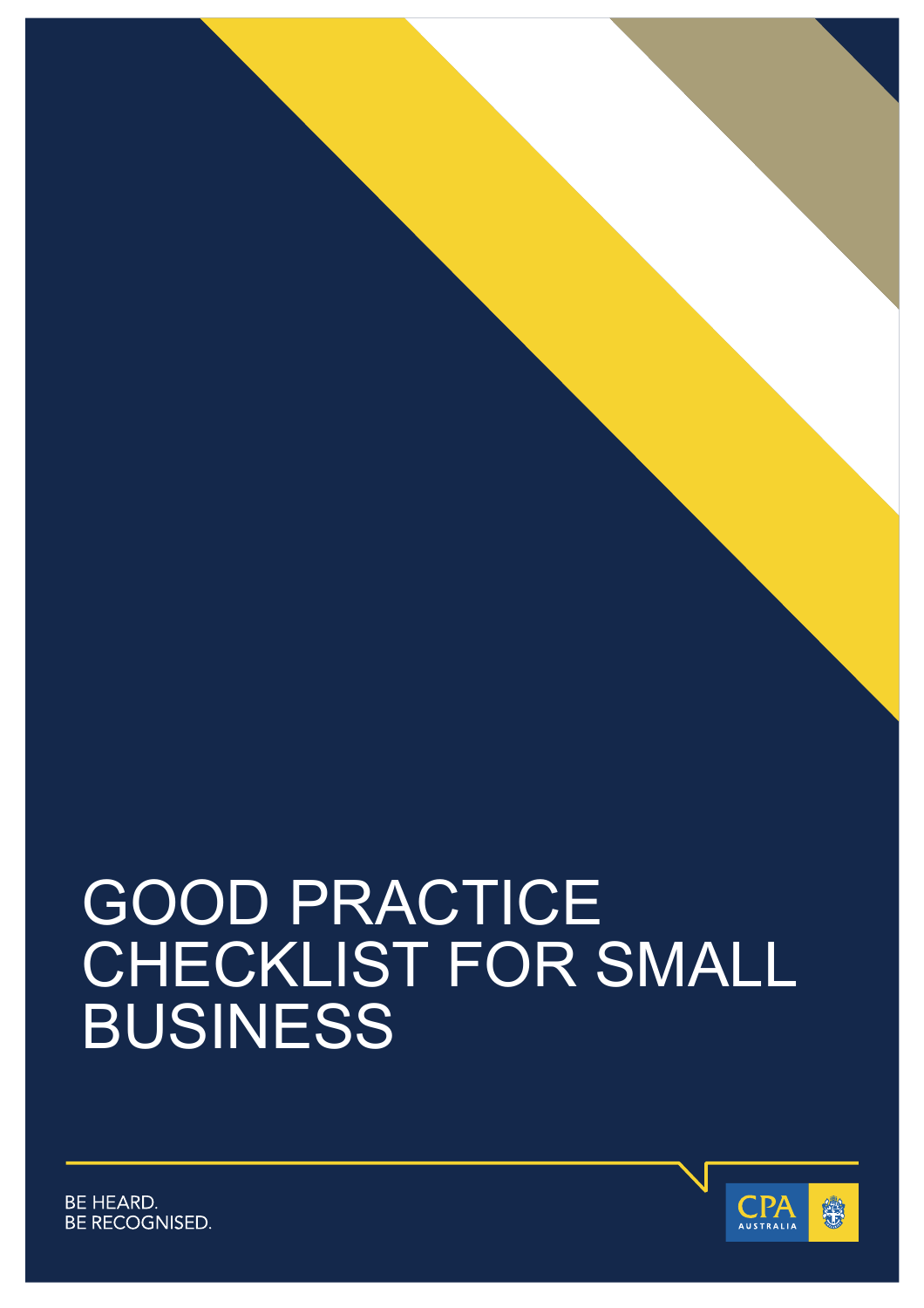#### **Legal notice**

Copyright © CPA Australia Ltd ("CPA Australia") (ABN 64 008 392 452), 2015. All rights reserved. All trademarks and trade names are proprietary to CPA Australia and must not be downloaded, reproduced or otherwise used without the express consent of CPA Australia. You may access and display these materials on your computer, monitor or other video display device and make one printed copy of any whole page or pages for your personal use only. Other than for the purposes of and subject to the conditions prescribed under the Copyright Act 1968 (Cth) (or any other applicable legislation throughout the world), or as otherwise provided for herein, you may not use these materials in any manner without the prior written permission of the copyright owner.

CPA Australia and the author have used reasonable care and skill in compiling the content of these materials. However, CPA Australia makes no warranty as to the accuracy or completeness of any information contained therein nor does CPA Australia accept responsibility for any acts or omissions in reliance upon these materials. These materials are intended to be a guide only and no part is intended to be advice, whether legal or professional. All persons are advised to seek professional advice to keep abreast of any legal or other reforms and developments. To the extent permitted by applicable law, CPA Australia, its employees, agents and consultants exclude all liability for any loss or damage claims and expenses including but not limited to legal costs, indirect special or consequential loss or damage (including but not limited to, negligence) arising out of the information in the materials. Where any law prohibits the exclusion of such liability, CPA Australia limits its liability to the resupply of the information.

June 2015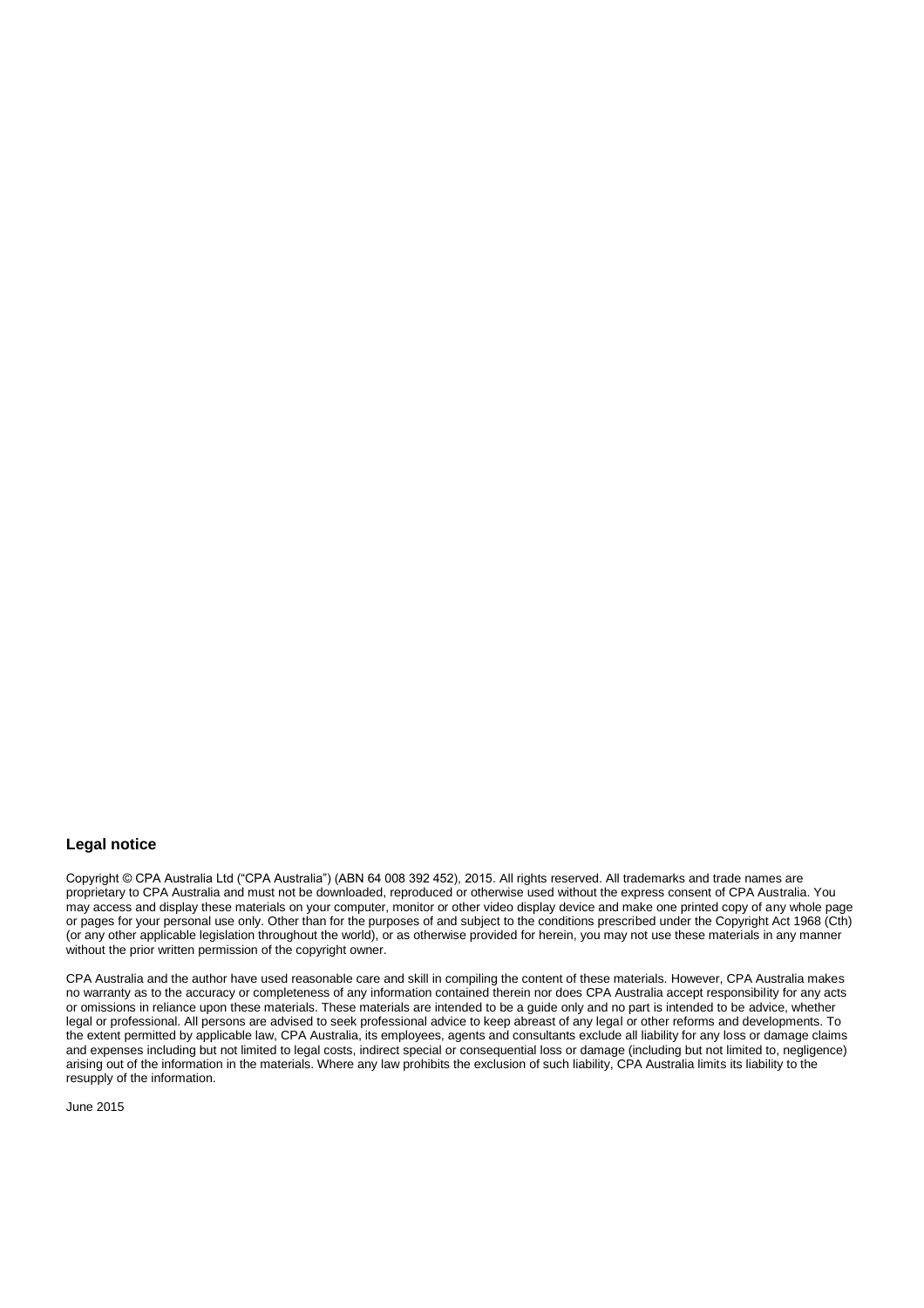### INTRODUCTION

Good business practice adds value to a business. It involves identifying tasks that must be done to keep a business in good shape, and ensuring those tasks are carried out consistently and regularly.

This checklist helps Australian small businesses identify some of the tasks critical to good business practice. If you regularly undertake these tasks, you will be in a better position to manage and grow your business whatever conditions you face. Further, regularly undertaking these activities will reduce the pressure you may face at the end of financial year.

A business that follows good practice benefits in many ways, including:

- the business is more likely to be profitable, have better cash flow and operate with less financial risk
- the business may be easier to sell in the future, and possibly at a better price
- the business may find it easier to access external finance, including bank finance, if needed
- the business may be better placed to respond to future challenges and opportunities.

A checklist like this cannot be definitive. It is intended to start Australian small businesses thinking about the specific actions needed to put their business on the right track and keeping it there.

Below are some suggested ways to build this checklist into your business practices:

- incorporate the activities from the checklist you believe are relevant to your business into the agenda of your regular staff meetings
- allocate relevant activities from the checklist to specific staff
- require regular reports on the implementation of each activity
- incorporate due dates for relevant activities and tasks into your calendar
- incorporate activities from the checklist into the job descriptions and key performance indicators of relevant staff.

#### **If you need assistance**

If you need assistance with implementing good practice in your business, please contact your CPA. If you do not have a CPA, you can find one at [cpaaustralia.com.au/findacpa](http://www.cpaaustralia.com.au/findacpa)

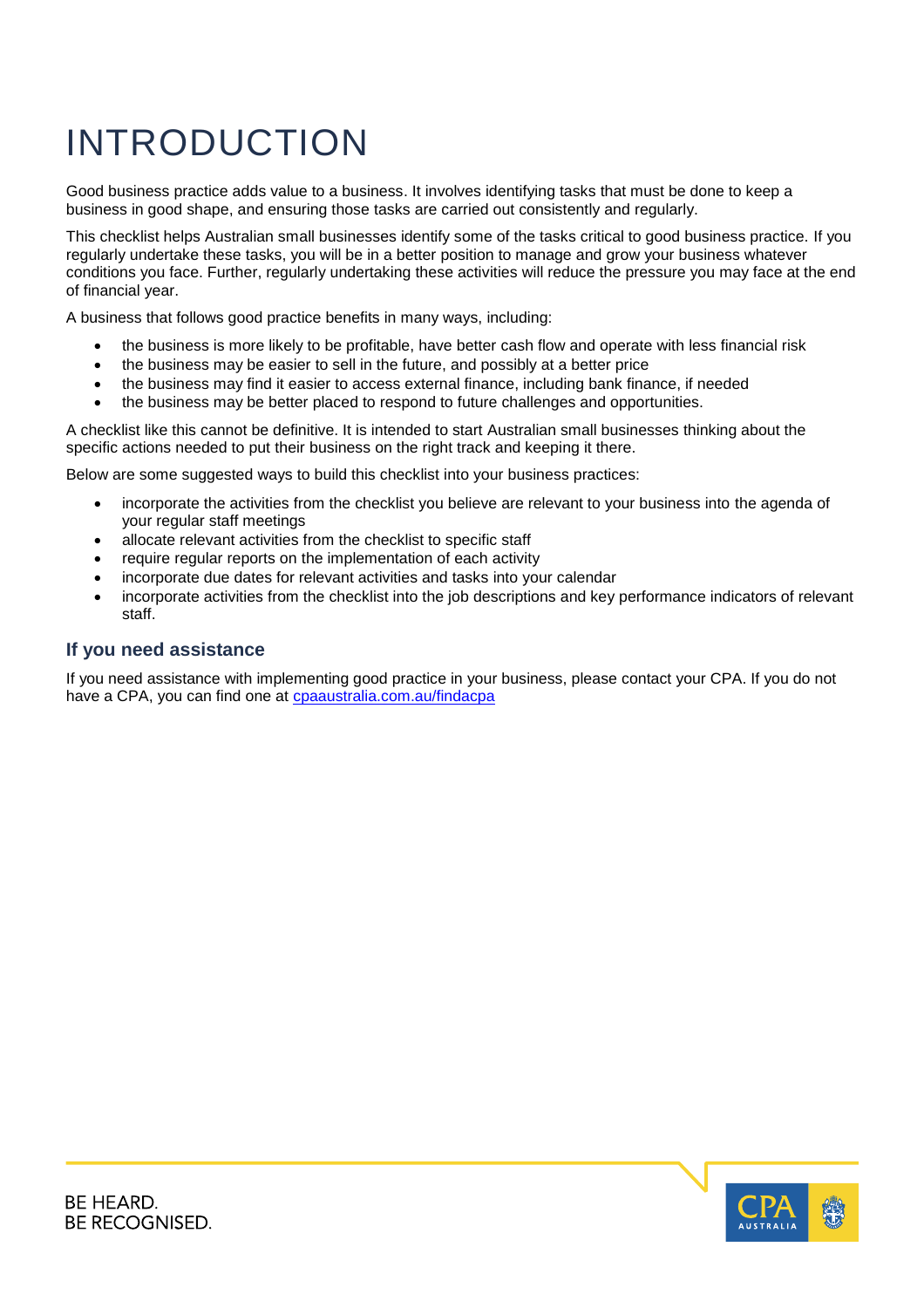#### FINANCIAL TASKS

Tasks necessary to prepare financial statements should be performed regularly. Waiting until the end of the financial year or when your quarterly Business Activity Statement (BAS) is due will put you and your staff under unnecessary pressure, and may reduce the quality – and therefore the usefulness – of financial data to your decision making.

Delaying financial tasks will also deny you regular financial information such as cash flow statements, which can be critical to helping you manage the everyday ebb and flow of your business. It is also important to note that a number of returns and forms have to be completed very soon after the close of the financial year.

The below financial activities are necessary to produce financial statements, such as profit and loss statements and balance sheets. Such financial statements give you information that is critical to helping you understand how your business is performing and highlighting possible areas for improvement. It is important to never become complacent in this area.

CPA Australia produce a range of publications on how to read and use financial information. These publications include *Achieving Financial Success*, *Business Evaluation Guide*, *Improving Business Performance*, *Dashboard Reporting Guide* and *Top Tips for Tough Times,* and can be found at [cpaaustralia.com.au/professional-resources.](http://www.cpaaustralia.com.au/professional-resources)

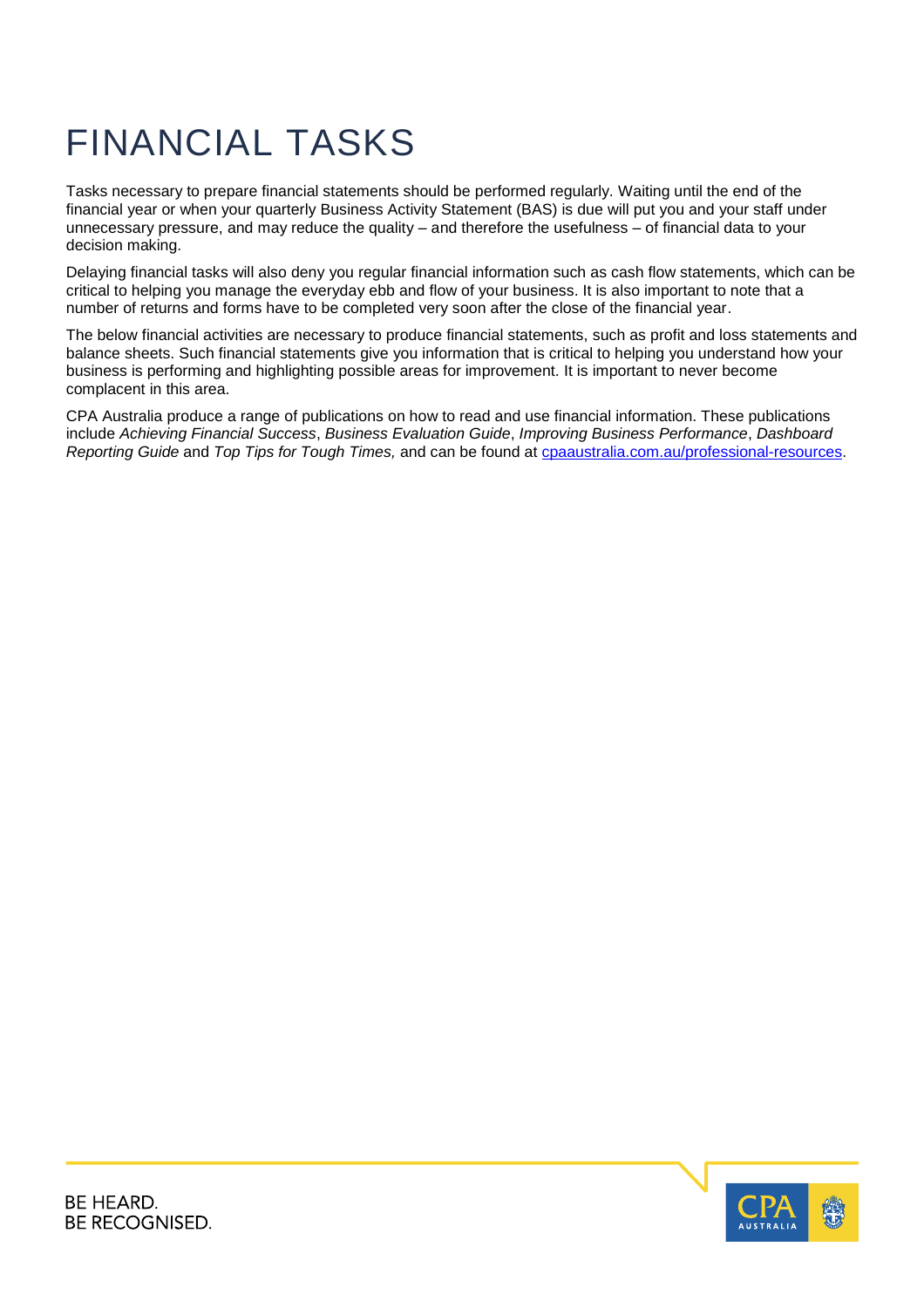| <b>Financial tasks checklist</b>                                                                                                                                                                                                                                                                                                                                                                                                                                                                                                                                                             |                    |  |
|----------------------------------------------------------------------------------------------------------------------------------------------------------------------------------------------------------------------------------------------------------------------------------------------------------------------------------------------------------------------------------------------------------------------------------------------------------------------------------------------------------------------------------------------------------------------------------------------|--------------------|--|
| <b>Task</b>                                                                                                                                                                                                                                                                                                                                                                                                                                                                                                                                                                                  | <b>Regularity</b>  |  |
| Install and/ or update financial software                                                                                                                                                                                                                                                                                                                                                                                                                                                                                                                                                    | With new updates   |  |
| Possible actions:                                                                                                                                                                                                                                                                                                                                                                                                                                                                                                                                                                            |                    |  |
| Undertake a full review of your accounting software every few years. You may end up with a better<br>$\bullet$<br>software package that can help improve your business.                                                                                                                                                                                                                                                                                                                                                                                                                      |                    |  |
| Ask potential software vendors to list what functions their software performs, including what reports they<br>$\bullet$<br>produce.<br>Ask potential vendors whether their software is in the 'cloud' (online) as this will help you avoid having to do<br>$\bullet$                                                                                                                                                                                                                                                                                                                         |                    |  |
| updates and other tasks.<br>If considering moving to new software, enter real data from your business into your preferred software and<br>$\bullet$<br>play around before making a decision.                                                                                                                                                                                                                                                                                                                                                                                                 |                    |  |
| Enter all data promptly, and with accurate transaction dates                                                                                                                                                                                                                                                                                                                                                                                                                                                                                                                                 | Ongoing            |  |
| Possible actions:                                                                                                                                                                                                                                                                                                                                                                                                                                                                                                                                                                            |                    |  |
| Regularly check data entry for quality.<br>$\bullet$<br>If possible, separate "cash handling" from "data entry" to minimise potential for fraud.<br>$\bullet$<br>Where possible, implement a live feed between your bank and your system to reduce handling and<br>$\bullet$<br>transcription errors.<br>Consider using electronic workflow systems or apps such as Shoeboxed, Smart Receipts and One Receipt<br>$\bullet$<br>that help you digitise accounting records, including invoices, and transfer that data into your accounting<br>system to reduce the need for manual data entry. |                    |  |
| Review stock balances and reconcile to physical stocktake<br>Every six months                                                                                                                                                                                                                                                                                                                                                                                                                                                                                                                |                    |  |
| Possible actions:                                                                                                                                                                                                                                                                                                                                                                                                                                                                                                                                                                            |                    |  |
| Dispose of old/slow moving stock.<br>$\bullet$<br>Write off excess stock.<br>$\bullet$<br>Review purchasing policies to prevent over-spending on stock.<br>٠<br>If stock is a high cost item, consider using software the tracks stock and is integrated with your accounting<br>$\bullet$<br>software.                                                                                                                                                                                                                                                                                      |                    |  |
| Review work-in-progress (for construction firms, professional practices,<br>etc.)                                                                                                                                                                                                                                                                                                                                                                                                                                                                                                            | At least quarterly |  |
| Possible actions:                                                                                                                                                                                                                                                                                                                                                                                                                                                                                                                                                                            |                    |  |
| Bill clients regularly or at key milestones.<br>$\bullet$<br>Regularly review work-in-progress for "bottlenecks".                                                                                                                                                                                                                                                                                                                                                                                                                                                                            |                    |  |
| <b>Review debtors</b>                                                                                                                                                                                                                                                                                                                                                                                                                                                                                                                                                                        | <b>Monthly</b>     |  |
| Possible actions:                                                                                                                                                                                                                                                                                                                                                                                                                                                                                                                                                                            |                    |  |
| Invoice as soon as your good or service is delivered.<br>$\bullet$<br>Consider referring bad debts to collection agents.<br>$\bullet$<br>Undertake a credit check of new debtors.<br>$\bullet$<br>Renegotiate trading terms with consistently slow payers.<br>$\bullet$<br>Contact slow payers early.<br>$\bullet$<br>Reconcile payments promptly and regularly to identify and resolve discrepancies.<br>$\bullet$                                                                                                                                                                          |                    |  |
| Make sure your sales staff are aware of the debtors position on all sales calls to assist with collection<br>$\bullet$<br>process.                                                                                                                                                                                                                                                                                                                                                                                                                                                           |                    |  |



BE HEARD. BE RECOGNISED.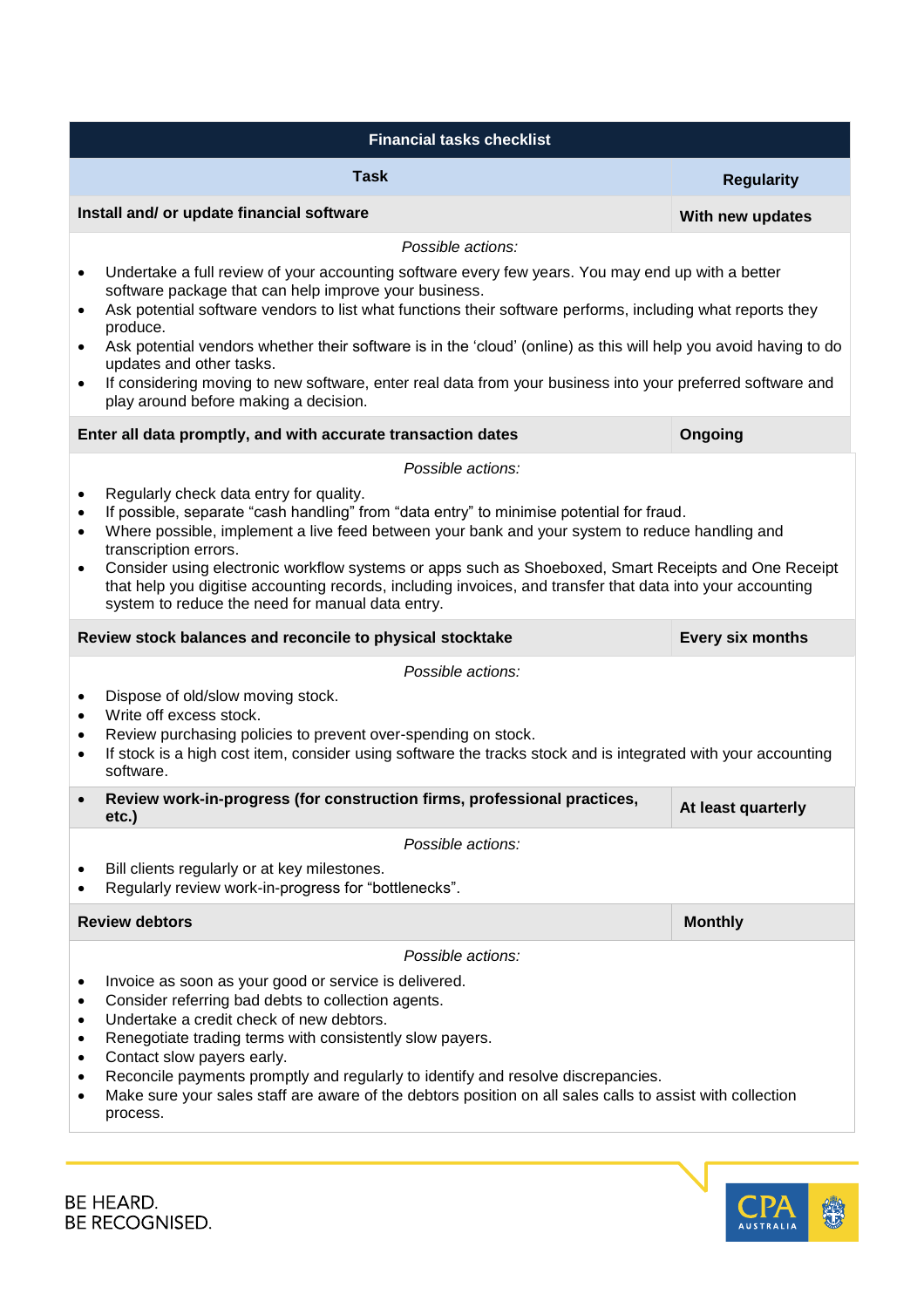|                                                    | Reconcile bank and investment accounts                                                                                                                                                                                                                                                                                                                                                                          | At least weekly    |  |  |
|----------------------------------------------------|-----------------------------------------------------------------------------------------------------------------------------------------------------------------------------------------------------------------------------------------------------------------------------------------------------------------------------------------------------------------------------------------------------------------|--------------------|--|--|
|                                                    | Possible actions:                                                                                                                                                                                                                                                                                                                                                                                               |                    |  |  |
|                                                    | Have two people undertake the reconciliation. These people should not be the same people who handle<br>cash.                                                                                                                                                                                                                                                                                                    |                    |  |  |
|                                                    | For high volume cash businesses, reconcile daily.                                                                                                                                                                                                                                                                                                                                                               |                    |  |  |
|                                                    | Reconcile debtors' ledger/ ageing report                                                                                                                                                                                                                                                                                                                                                                        | At least monthly   |  |  |
|                                                    | Possible actions:                                                                                                                                                                                                                                                                                                                                                                                               |                    |  |  |
| $\bullet$                                          | Identify customers with large outstanding amounts and follow up.                                                                                                                                                                                                                                                                                                                                                |                    |  |  |
|                                                    | Reconcile creditors' ledger/ ageing report                                                                                                                                                                                                                                                                                                                                                                      | At least monthly   |  |  |
|                                                    | Possible actions:                                                                                                                                                                                                                                                                                                                                                                                               |                    |  |  |
| ٠<br>٠<br>$\bullet$<br>$\bullet$<br>$\bullet$      | Reconcile suppliers owed money with list of approved suppliers.<br>Reconcile payments with other records, such as purchase orders.<br>Have someone other than the person who enter creditor invoices check what is due and payable.<br>Review that payments are in line with trading terms.<br>Check the bank account details of suppliers quarterly to reduce the risk of payment going to another<br>account. |                    |  |  |
|                                                    | Reconcile equipment and fixed assets                                                                                                                                                                                                                                                                                                                                                                            | At least quarterly |  |  |
| $\bullet$<br>$\bullet$<br>$\bullet$                | Possible actions:<br>Do an asset stocktake to ensure you still have the assets that are on your books.<br>Identify obsolete, unusable or written-off assets. Ask your CPA to adjust balances and/or see if such assets<br>can be turned into cash.<br>Don't over-invest in new capital equipment without an appropriate payback. Speak to your CPA before                                                       |                    |  |  |
| making such an investment.<br><b>Reconcile GST</b> |                                                                                                                                                                                                                                                                                                                                                                                                                 | At least quarterly |  |  |
|                                                    | Possible actions:                                                                                                                                                                                                                                                                                                                                                                                               |                    |  |  |
|                                                    | Make adjustments quickly in the next activity statement.                                                                                                                                                                                                                                                                                                                                                        |                    |  |  |
|                                                    | Reconcile equity accounts (especially in partnerships) and shareholder loans                                                                                                                                                                                                                                                                                                                                    | At least quarterly |  |  |
|                                                    | Possible actions:                                                                                                                                                                                                                                                                                                                                                                                               |                    |  |  |
|                                                    | Operate equity accounts in accordance with the partnership agreement.<br>Try to avoid large imbalances in the amounts contributed by or retained by each partner.                                                                                                                                                                                                                                               |                    |  |  |
|                                                    | Review annual leave entitlements                                                                                                                                                                                                                                                                                                                                                                                | Quarterly          |  |  |
|                                                    | Possible actions:                                                                                                                                                                                                                                                                                                                                                                                               |                    |  |  |
| ٠                                                  | Encourage staff to take leave regularly – avoid a large build-up of entitlements.                                                                                                                                                                                                                                                                                                                               |                    |  |  |
|                                                    | Review long-service leave entitlements                                                                                                                                                                                                                                                                                                                                                                          | Quarterly          |  |  |
|                                                    | Possible actions:                                                                                                                                                                                                                                                                                                                                                                                               |                    |  |  |
|                                                    | Consider a reserve to fund leave liability.                                                                                                                                                                                                                                                                                                                                                                     |                    |  |  |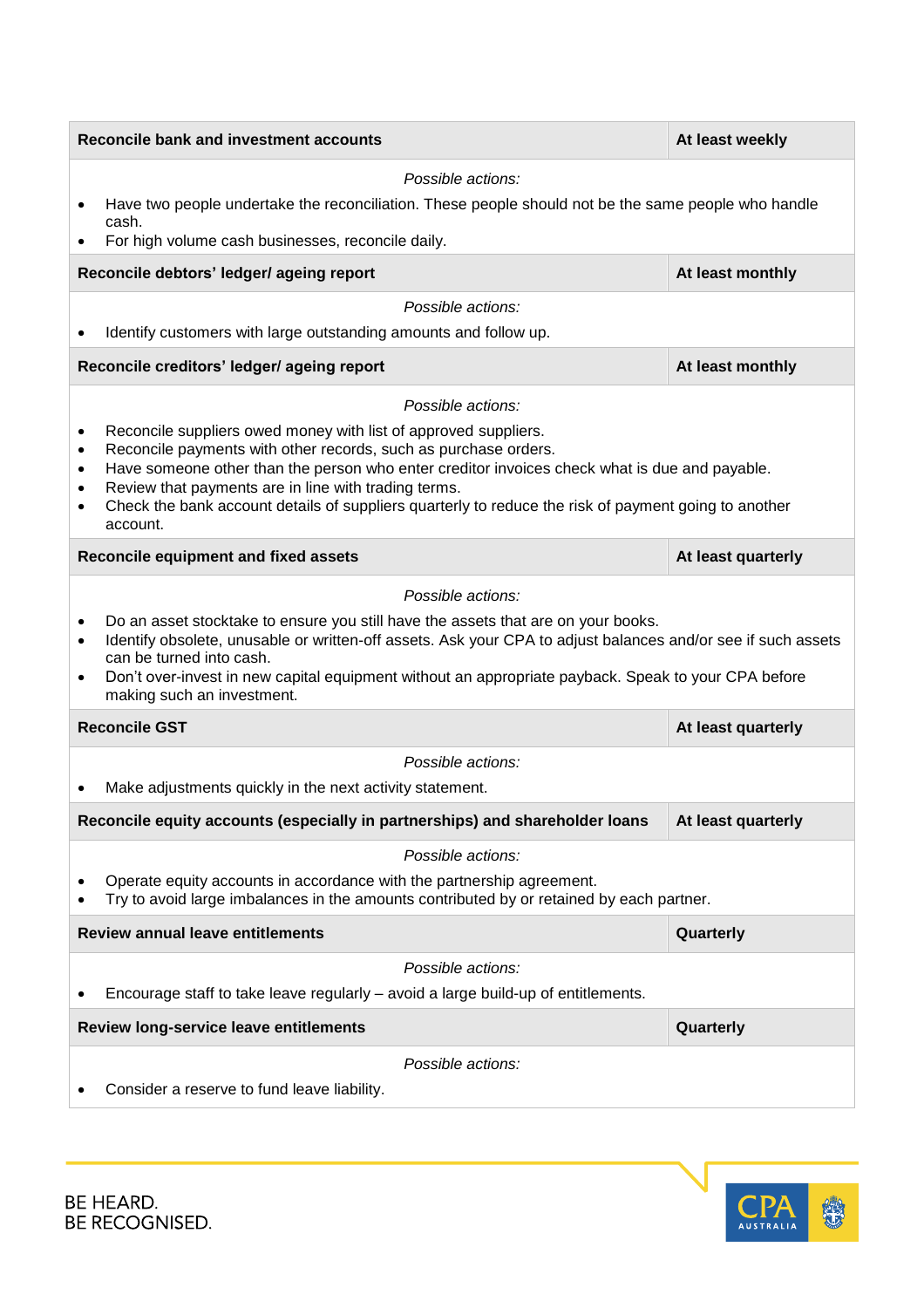| Review superannuation entitlements of employees                                                                                                                                                                                                                                                                      | <b>Monthly</b>              |  |
|----------------------------------------------------------------------------------------------------------------------------------------------------------------------------------------------------------------------------------------------------------------------------------------------------------------------|-----------------------------|--|
| Possible actions:                                                                                                                                                                                                                                                                                                    |                             |  |
| Comply with legislation regarding frequency of payment, choice of fund and reporting to staff. See<br>$\bullet$<br>https://www.ato.gov.au/Business/Employers/Payments-and-reporting/Superannuation-payments/                                                                                                         |                             |  |
| <b>Review PAYG withholding obligations</b>                                                                                                                                                                                                                                                                           | <b>Monthly</b>              |  |
| Possible actions:                                                                                                                                                                                                                                                                                                    |                             |  |
| Ensure employee declarations are up to date.<br>$\bullet$<br>Comply with legislation regarding frequency of payment of PAYG withholding to the tax office. See<br>$\bullet$<br>https://www.ato.gov.au/business/payg-withholding/ for more details                                                                    |                             |  |
| Review fringe benefits tax obligations                                                                                                                                                                                                                                                                               | Quarterly                   |  |
| Review payroll tax obligations (payable to state governments)                                                                                                                                                                                                                                                        | <b>Monthly</b>              |  |
| Review paid parental leave obligations                                                                                                                                                                                                                                                                               | Quarterly                   |  |
| Possible actions:                                                                                                                                                                                                                                                                                                    |                             |  |
| If you have an employee who is about to give birth or has just given birth, you may wish to opt-in to provide<br>٠<br>the Australian government's paid parental leave to your employee. See<br>http://www.humanservices.gov.au/business/services/centrelink/paid-parental-leave-scheme-for-<br>employers/opting-in). |                             |  |
|                                                                                                                                                                                                                                                                                                                      |                             |  |
| Translate foreign exchange gains/losses                                                                                                                                                                                                                                                                              | Year-end                    |  |
| Possible actions:                                                                                                                                                                                                                                                                                                    |                             |  |
| Use foreign exchange rates from an official source, such as the Australian Taxation Office.<br>Speak to your CPA about how you can manage your foreign exchange risk.                                                                                                                                                |                             |  |
| <b>Market valuation of certain assets</b>                                                                                                                                                                                                                                                                            | Year-end                    |  |
| Possible actions:                                                                                                                                                                                                                                                                                                    |                             |  |
| Involve your accountant, or a specialist valuer as required.                                                                                                                                                                                                                                                         |                             |  |
|                                                                                                                                                                                                                                                                                                                      |                             |  |
| <b>Review forward orders</b>                                                                                                                                                                                                                                                                                         | Quarterly                   |  |
| Possible actions:                                                                                                                                                                                                                                                                                                    |                             |  |
| Review forward orders as it will help you plan for any short-term need to expand your business                                                                                                                                                                                                                       |                             |  |
| Prepare profit and loss statement, balance sheet and cash flow statement                                                                                                                                                                                                                                             | <b>Monthly or quarterly</b> |  |
| Possible actions:                                                                                                                                                                                                                                                                                                    |                             |  |
| The profit and loss statement, balance sheet and cash flow statement can if prepared regularly, show<br>٠<br>emerging problems in time for corrective actions.<br>Your CPA can assist with preparation.<br>٠<br>Use financial software to produce regular financial statements and 'dashboard' reports.              |                             |  |

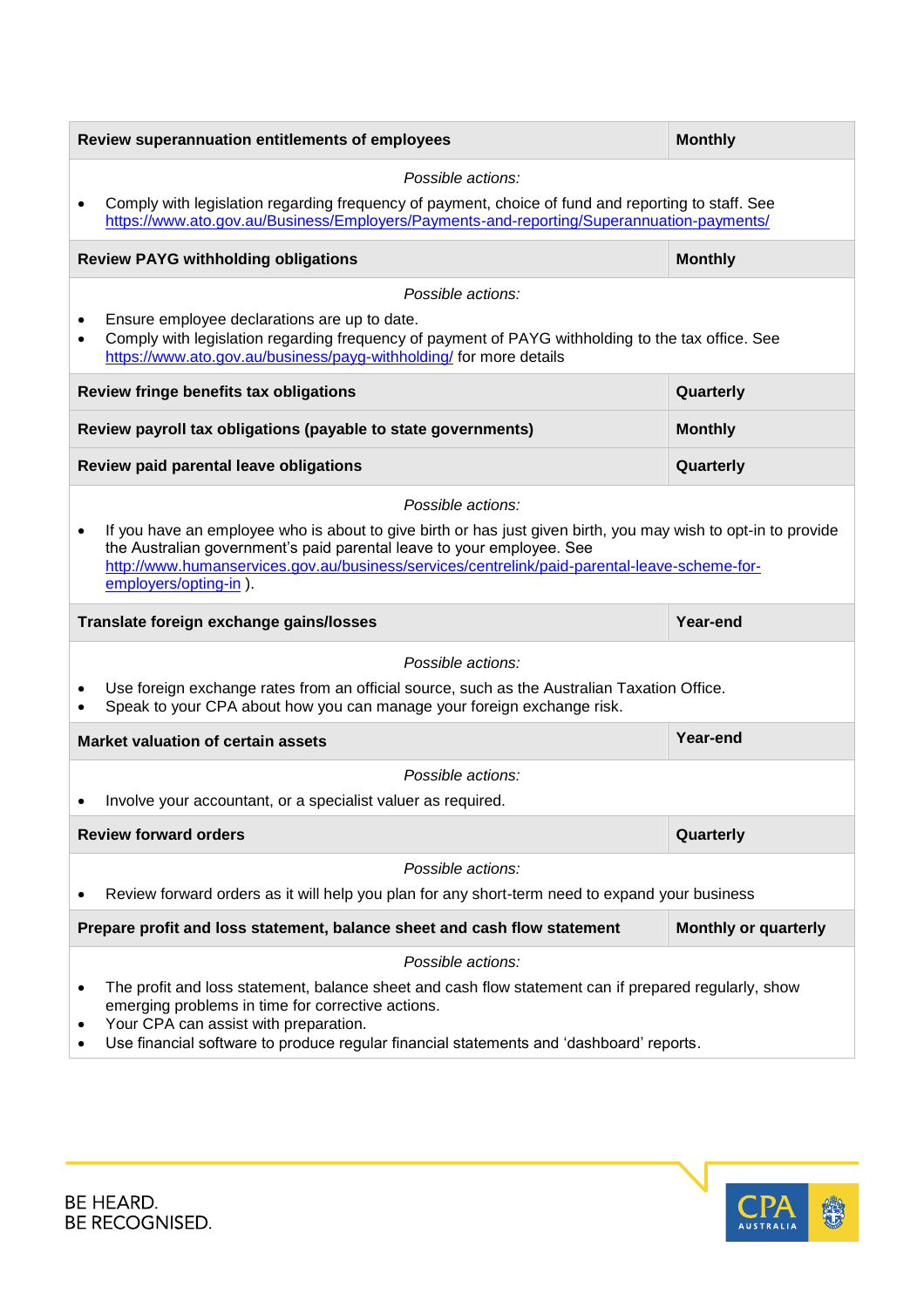## STRATEGIC FINANCIAL TASKS

Financial tasks do not end with the balance sheet. There are other financial actions that are critical to the future direction of your business.

| STRATEGIC FINANCIAL TASKS CHECKLIST                                                                                                                                                                                                                                                                                                                                                                                                                                                                                                                                                                                                                                                                                                                                                                                                                                                                                                                                           |                   |  |  |
|-------------------------------------------------------------------------------------------------------------------------------------------------------------------------------------------------------------------------------------------------------------------------------------------------------------------------------------------------------------------------------------------------------------------------------------------------------------------------------------------------------------------------------------------------------------------------------------------------------------------------------------------------------------------------------------------------------------------------------------------------------------------------------------------------------------------------------------------------------------------------------------------------------------------------------------------------------------------------------|-------------------|--|--|
| <b>TASK</b>                                                                                                                                                                                                                                                                                                                                                                                                                                                                                                                                                                                                                                                                                                                                                                                                                                                                                                                                                                   | <b>REGULARITY</b> |  |  |
| Set targets for financial performance                                                                                                                                                                                                                                                                                                                                                                                                                                                                                                                                                                                                                                                                                                                                                                                                                                                                                                                                         | At least annually |  |  |
| Possible actions:                                                                                                                                                                                                                                                                                                                                                                                                                                                                                                                                                                                                                                                                                                                                                                                                                                                                                                                                                             |                   |  |  |
| Consider where you want your business to be in the next year and set targets in line with that.<br>$\bullet$<br>Work with your CPA and/ or senior staff to help set targets relevant to your industry and your business.<br>$\bullet$<br>Incorporate targets into your strategic plan, key performance indicators and budgets.<br>$\bullet$<br>To help set targets for performance, look at how other businesses in your industry perform through industry<br>$\bullet$<br>benchmarks.<br>Review financial targets against strategic plan and operational budgets at least quarterly.<br>$\bullet$<br>Alter targets where market or other circumstances dictate.<br>$\bullet$<br>Consider incorporating non-financial activities in targets, for example measures of throughput, number of<br>$\bullet$<br>sales calls etc.<br>Use visual displays around the work place to ensure all staff are aware of the key targets and progress<br>$\bullet$<br>against those targets. |                   |  |  |
| At least annually,<br>preferably quarterly or<br>Review and analyse financial statements<br>monthly                                                                                                                                                                                                                                                                                                                                                                                                                                                                                                                                                                                                                                                                                                                                                                                                                                                                           |                   |  |  |
| Possible actions:                                                                                                                                                                                                                                                                                                                                                                                                                                                                                                                                                                                                                                                                                                                                                                                                                                                                                                                                                             |                   |  |  |
| Compare key ratios from your financial statements, such as working capital ratio, stock turnover ratio or<br>profit per employee to averages in your industry. You can get some basic industry benchmarks through<br>www.ato.gov.au or your CPA may be able to help you get access to more detailed industry averages.<br>Compare performance against financial targets and past performance.<br>$\bullet$                                                                                                                                                                                                                                                                                                                                                                                                                                                                                                                                                                    |                   |  |  |
| Review actual performance against budget                                                                                                                                                                                                                                                                                                                                                                                                                                                                                                                                                                                                                                                                                                                                                                                                                                                                                                                                      | <b>Monthly</b>    |  |  |
| Possible actions:                                                                                                                                                                                                                                                                                                                                                                                                                                                                                                                                                                                                                                                                                                                                                                                                                                                                                                                                                             |                   |  |  |
| Ask yourself what caused any gap between budget and actual?<br>Consider how best to overcome any problem.                                                                                                                                                                                                                                                                                                                                                                                                                                                                                                                                                                                                                                                                                                                                                                                                                                                                     |                   |  |  |
| Undertake sensitivity analysis                                                                                                                                                                                                                                                                                                                                                                                                                                                                                                                                                                                                                                                                                                                                                                                                                                                                                                                                                | <b>Annually</b>   |  |  |
| Possible actions:                                                                                                                                                                                                                                                                                                                                                                                                                                                                                                                                                                                                                                                                                                                                                                                                                                                                                                                                                             |                   |  |  |
| Ask yourself, what if sales dropped 15 or 20 per cent? Or you lost a major customer? Or a major supplier<br>stopped selling to you? What if your best sales staff resigned? Factor answers to such questions into your<br>budget forecasts and risk management strategies.                                                                                                                                                                                                                                                                                                                                                                                                                                                                                                                                                                                                                                                                                                    |                   |  |  |

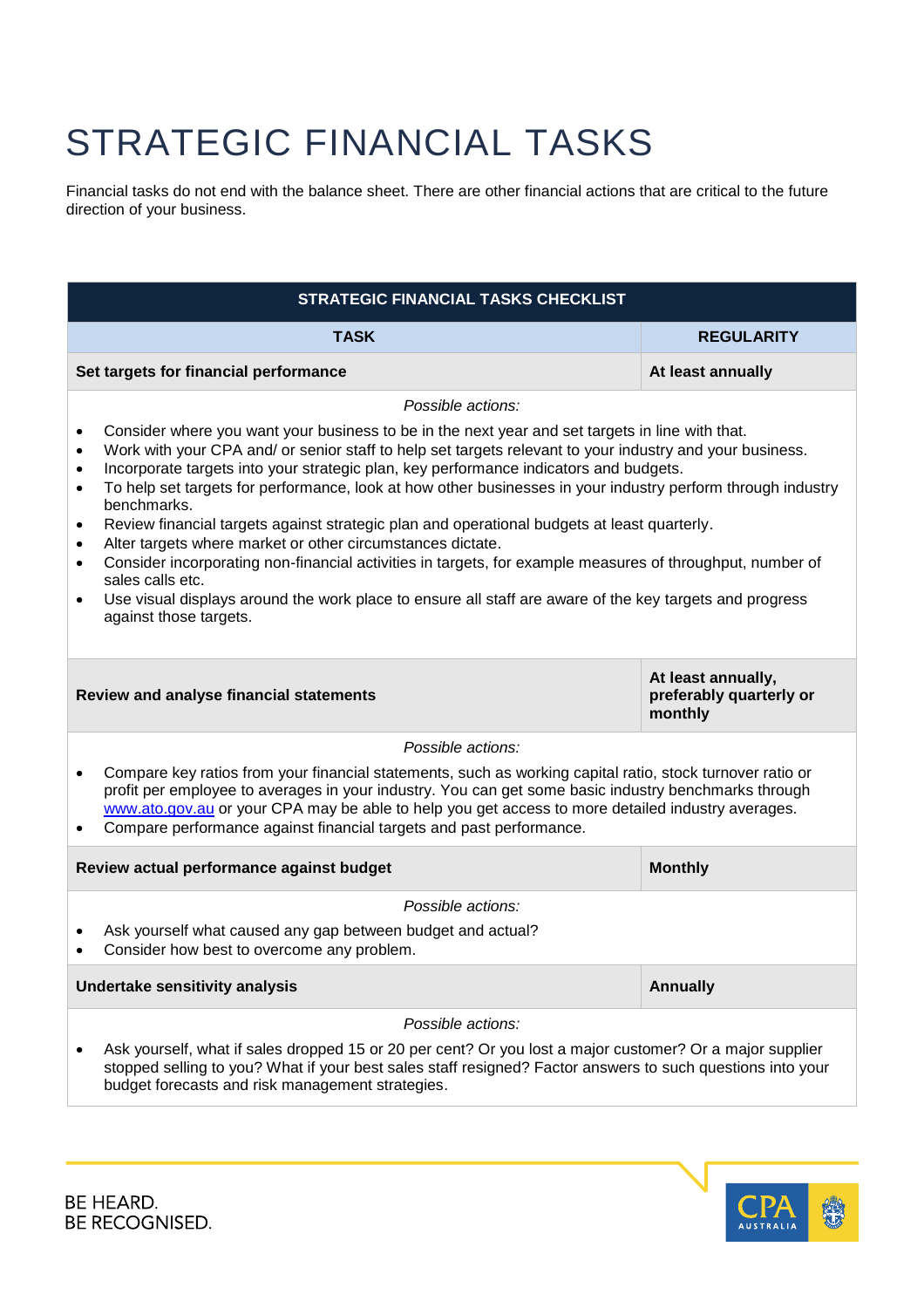|                                                                                   | Set sales or production targets                                                                                                                                                                                                                                                                                                                                                         | Ongoing           |  |
|-----------------------------------------------------------------------------------|-----------------------------------------------------------------------------------------------------------------------------------------------------------------------------------------------------------------------------------------------------------------------------------------------------------------------------------------------------------------------------------------|-------------------|--|
|                                                                                   | Possible actions:                                                                                                                                                                                                                                                                                                                                                                       |                   |  |
| $\bullet$                                                                         | Undertake a break-even analysis to determine what you need to sell before you make a profit.                                                                                                                                                                                                                                                                                            |                   |  |
|                                                                                   | Prepare profit and loss budget                                                                                                                                                                                                                                                                                                                                                          | Annually          |  |
|                                                                                   | Possible actions:                                                                                                                                                                                                                                                                                                                                                                       |                   |  |
| $\bullet$<br>$\bullet$                                                            | Make sure your budget reflects your strategic and financial targets.<br>Incorporate key findings from your review of your last budget, sensitivity analysis and the break-even<br>analysis.                                                                                                                                                                                             |                   |  |
| ٠                                                                                 | Ensure that budget estimates are realistic and have not been "massaged" to fit a desired result.                                                                                                                                                                                                                                                                                        |                   |  |
|                                                                                   | Prepare cash flow forecast                                                                                                                                                                                                                                                                                                                                                              | At least annually |  |
|                                                                                   | Possible actions:                                                                                                                                                                                                                                                                                                                                                                       |                   |  |
| $\bullet$<br>$\bullet$                                                            | Have your cash flow forecast show the projected cash flows for each month in the 12 month period.<br>Address any future cash shortages through increasing cash sales, collecting outstanding debts, reducing<br>expenses or through external finance (such as an overdraft facility).<br>If you decide to seek external finance for any purpose, go to your lender as soon as possible. |                   |  |
| Review and update cash flow forecast in light of actual results<br><b>Monthly</b> |                                                                                                                                                                                                                                                                                                                                                                                         |                   |  |
|                                                                                   | Possible actions:                                                                                                                                                                                                                                                                                                                                                                       |                   |  |
|                                                                                   | Update cash flow forecast to reflect actual events and monitor ongoing cash position.                                                                                                                                                                                                                                                                                                   |                   |  |
|                                                                                   | Review interest rates and conditions on your loans                                                                                                                                                                                                                                                                                                                                      | <b>Annually</b>   |  |
|                                                                                   | Possible actions:                                                                                                                                                                                                                                                                                                                                                                       |                   |  |
| $\bullet$<br>$\bullet$                                                            | Look at what other lenders are offering and consider whether you should switch lenders.<br>If considering switching, consider the terms other lenders can offer, not just the interest rate.                                                                                                                                                                                            |                   |  |
|                                                                                   | Provide financial statements and budgets to lenders                                                                                                                                                                                                                                                                                                                                     | Annually          |  |
|                                                                                   | <b>Comply with repayment schedules</b><br>Ongoing                                                                                                                                                                                                                                                                                                                                       |                   |  |
|                                                                                   | <b>Review debt covenants/terms and conditions</b>                                                                                                                                                                                                                                                                                                                                       | Ongoing           |  |
|                                                                                   | Possible actions:<br>Notify your bank immediately if you are in breach of a covenant.<br>If you are uncertain of your covenants, read your loan agreement or ask your bank.                                                                                                                                                                                                             |                   |  |

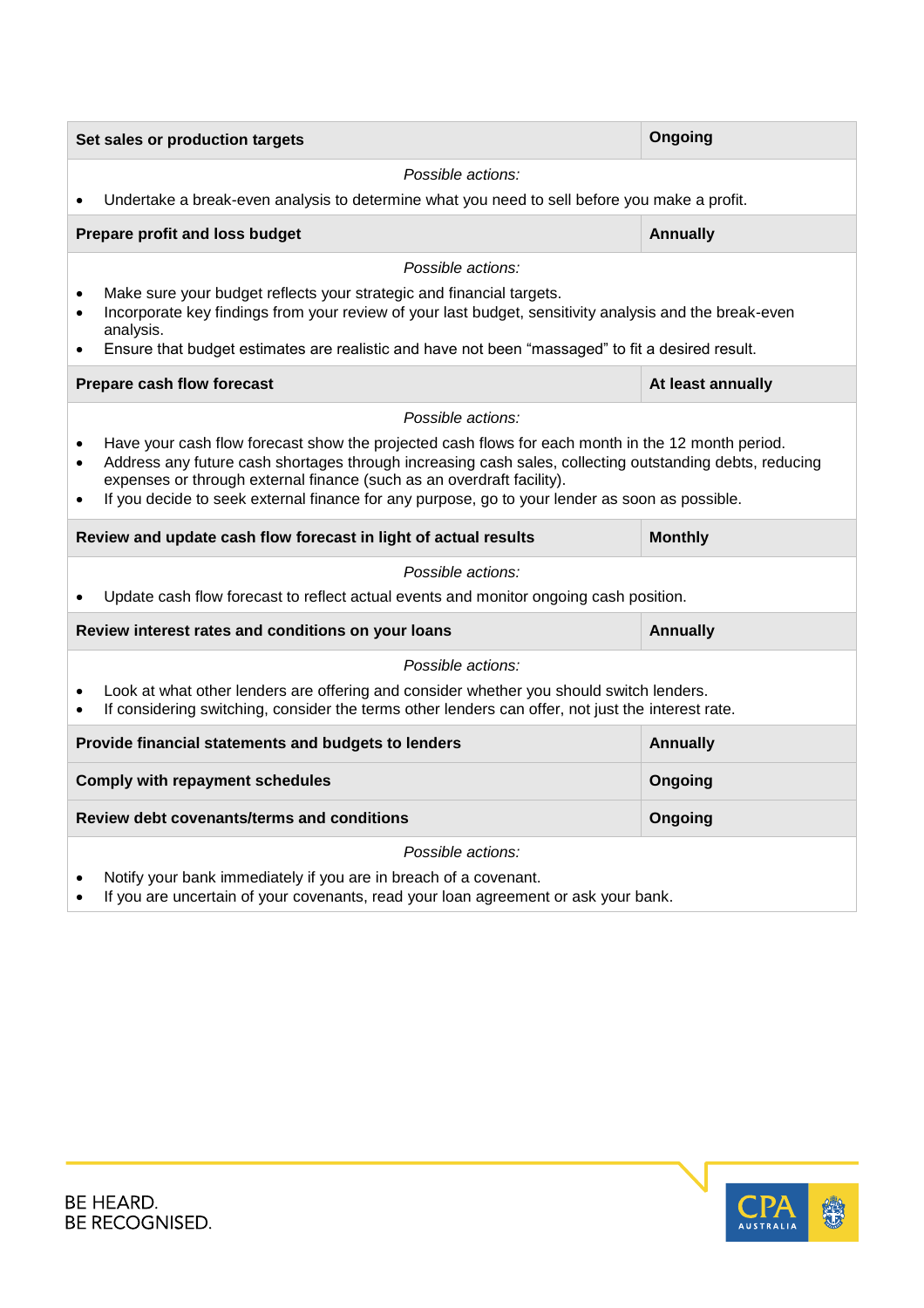#### STRATEGIC MANAGEMENT TASKS

Late in each financial year is a good time to get your planning, budgeting and operational procedures up-to-date. Doing this lets you hit the ground running at the start of the new financial year. If there are significant changes in your business, it is suggested that such reviews be undertaken more regularly.

| <b>STRATEGIC MANAGEMENT TASKS</b>                                                                                                                                                   |                                                                                                                                       |                                         |  |
|-------------------------------------------------------------------------------------------------------------------------------------------------------------------------------------|---------------------------------------------------------------------------------------------------------------------------------------|-----------------------------------------|--|
|                                                                                                                                                                                     | <b>TASK</b>                                                                                                                           | <b>REGULARITY</b>                       |  |
|                                                                                                                                                                                     | Create or update your strategic plan                                                                                                  | Three-year horizon,<br>updated annually |  |
|                                                                                                                                                                                     | Possible actions:                                                                                                                     |                                         |  |
| $\bullet$                                                                                                                                                                           | Have a strategic plan for the owners, as well as for the business. This ensures the business complements                              |                                         |  |
| $\bullet$                                                                                                                                                                           | the owners' needs.<br>Take time to review lessons learned from the current year and incorporate those lessons into your               |                                         |  |
|                                                                                                                                                                                     | strategic plan.                                                                                                                       |                                         |  |
| $\bullet$<br>$\bullet$                                                                                                                                                              | Involve key staff in the planning process.<br>Consider engaging an external expert to assist you with the planning process.           |                                         |  |
| $\bullet$                                                                                                                                                                           | After setting your plan, develop an action plan with specific tasks and responsibilities.                                             |                                         |  |
| $\bullet$                                                                                                                                                                           | Consider the opportunities of selling your products and services online.                                                              |                                         |  |
|                                                                                                                                                                                     | <b>Conduct performance reviews</b>                                                                                                    | At least annually                       |  |
|                                                                                                                                                                                     | Possible actions:                                                                                                                     |                                         |  |
| $\bullet$                                                                                                                                                                           | Don't wait until the formal feedback process - provide regular feedback to staff.                                                     |                                         |  |
|                                                                                                                                                                                     | Consider incentive systems or commission-based pay<br>At least annually                                                               |                                         |  |
|                                                                                                                                                                                     | Possible actions:                                                                                                                     |                                         |  |
| $\bullet$                                                                                                                                                                           | Make incentive systems simple, pay promptly and link the incentives to controllable success factors for                               |                                         |  |
| $\bullet$                                                                                                                                                                           | each role.<br>Consider only paying commission when you have received cash from the sale and paying higher                             |                                         |  |
|                                                                                                                                                                                     | commissions for sales of higher margin products and services.                                                                         |                                         |  |
| $\bullet$                                                                                                                                                                           | Ensure that commission-based remuneration does not result in behaviour by sales staff that is not in the<br>customers best interests. |                                         |  |
| Get staff to sign an employment agreement (including provisions for<br><b>Commencement of</b><br>confidentiality obligations and ownership of intellectual property)<br>employments |                                                                                                                                       |                                         |  |
|                                                                                                                                                                                     | Possible actions:                                                                                                                     |                                         |  |
|                                                                                                                                                                                     | Obtain legal advice to ensure employment agreements comply with the law.                                                              |                                         |  |
|                                                                                                                                                                                     | Consider if 'restraint of trade' contracts are needed for key staff                                                                   | <b>Commencement of</b><br>employments   |  |
|                                                                                                                                                                                     |                                                                                                                                       |                                         |  |
|                                                                                                                                                                                     | Possible actions:                                                                                                                     |                                         |  |
|                                                                                                                                                                                     | Obtain legal advice to ensure applicable contracts are enforceable and advisable.                                                     |                                         |  |

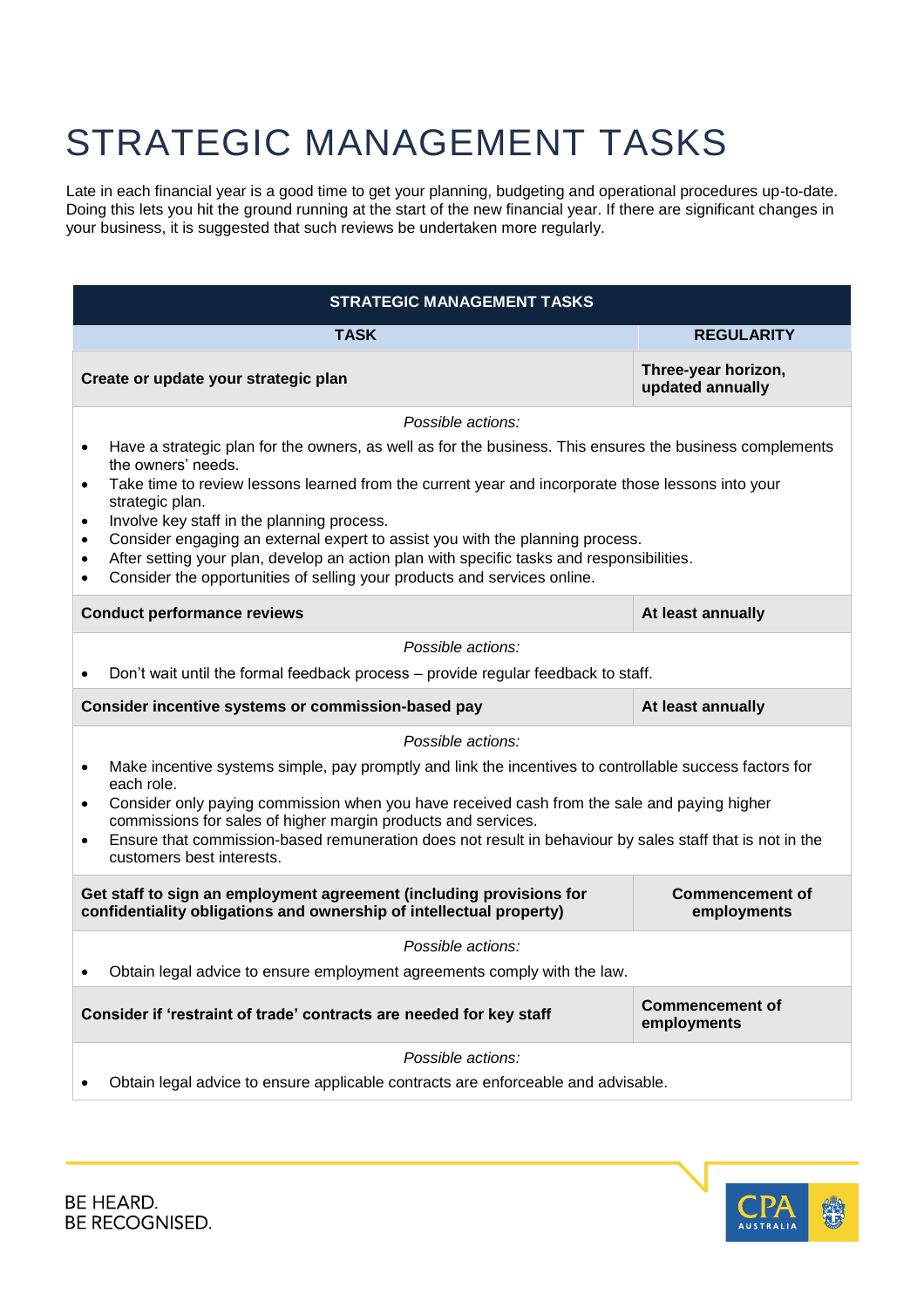|   | Review sales contracts and customers' terms of trade                                                                                                                                                                                                                                                                                                                                                                                                                                                                                                                                                                                                                                                                                                                                          | <b>Annually</b> |  |
|---|-----------------------------------------------------------------------------------------------------------------------------------------------------------------------------------------------------------------------------------------------------------------------------------------------------------------------------------------------------------------------------------------------------------------------------------------------------------------------------------------------------------------------------------------------------------------------------------------------------------------------------------------------------------------------------------------------------------------------------------------------------------------------------------------------|-----------------|--|
|   | Possible actions:<br>Shorten your terms of trade.<br>Implement credit limits on customers.<br>Seek personal guarantees and other forms of security.                                                                                                                                                                                                                                                                                                                                                                                                                                                                                                                                                                                                                                           |                 |  |
|   | Review suppliers' contracts or terms of trade                                                                                                                                                                                                                                                                                                                                                                                                                                                                                                                                                                                                                                                                                                                                                 | <b>Annually</b> |  |
|   | Possible actions:<br>Negotiate a lengthening of their terms of trade.<br>Review how goods are supplied to you (so that it better meets your needs).<br>See if you can reduce the minimum quantity you can order.<br>Review payment discounts to see if early payment is beneficial. It may put unnecessary stress on your<br>cash flow.<br>See if buying in bulk meets your needs and does not result in extra storage costs or wastage.<br>Consolidate ordering, for example buying once a month rather than once a week.<br>Consider the implications of the Personal Properties Securities Act 2009. It might require updating your<br>invoices and/ or registering your interest in certain goods that you sell. See www.ppsr.gov.au<br>Identify alternative suppliers of critical items. |                 |  |
|   | <b>Review office leases</b>                                                                                                                                                                                                                                                                                                                                                                                                                                                                                                                                                                                                                                                                                                                                                                   | <b>Annually</b> |  |
|   | Possible actions:                                                                                                                                                                                                                                                                                                                                                                                                                                                                                                                                                                                                                                                                                                                                                                             |                 |  |
|   | Exercise options to renew your lease if your current premises meets your needs, if not, begin planning a<br>move.                                                                                                                                                                                                                                                                                                                                                                                                                                                                                                                                                                                                                                                                             |                 |  |
|   | <b>Review equipment leases</b>                                                                                                                                                                                                                                                                                                                                                                                                                                                                                                                                                                                                                                                                                                                                                                | <b>Annually</b> |  |
|   | Possible actions:                                                                                                                                                                                                                                                                                                                                                                                                                                                                                                                                                                                                                                                                                                                                                                             |                 |  |
|   | Understand ownership/payout arrangements at end-of-lease and potential tax consequences.                                                                                                                                                                                                                                                                                                                                                                                                                                                                                                                                                                                                                                                                                                      |                 |  |
|   | Review securities pledged over your assets                                                                                                                                                                                                                                                                                                                                                                                                                                                                                                                                                                                                                                                                                                                                                    | <b>Annually</b> |  |
|   | Possible actions:                                                                                                                                                                                                                                                                                                                                                                                                                                                                                                                                                                                                                                                                                                                                                                             |                 |  |
|   | Make sure you know which of your assets is pledged as security for which loan and where a loan no<br>longer exists, the security is removed.                                                                                                                                                                                                                                                                                                                                                                                                                                                                                                                                                                                                                                                  |                 |  |
|   | Establish, update or review your documented policies and processes                                                                                                                                                                                                                                                                                                                                                                                                                                                                                                                                                                                                                                                                                                                            | <b>Annually</b> |  |
|   | Possible actions:                                                                                                                                                                                                                                                                                                                                                                                                                                                                                                                                                                                                                                                                                                                                                                             |                 |  |
| ٠ | A well-designed policy manual has the potential to make your business more valuable and easier to run in<br>your absence.<br>Use your policy manual for training and quality assurance purposes.                                                                                                                                                                                                                                                                                                                                                                                                                                                                                                                                                                                              |                 |  |
|   | Establish, update or review the allocation of tasks to staff                                                                                                                                                                                                                                                                                                                                                                                                                                                                                                                                                                                                                                                                                                                                  | <b>Annually</b> |  |
|   | Possible actions:                                                                                                                                                                                                                                                                                                                                                                                                                                                                                                                                                                                                                                                                                                                                                                             |                 |  |
| ٠ | Separate record-keeping duties from duties involving the handling of cash and other assets to minimise<br>the risk of fraud.<br>Check that allocations are still relevant and appropriate.                                                                                                                                                                                                                                                                                                                                                                                                                                                                                                                                                                                                    |                 |  |

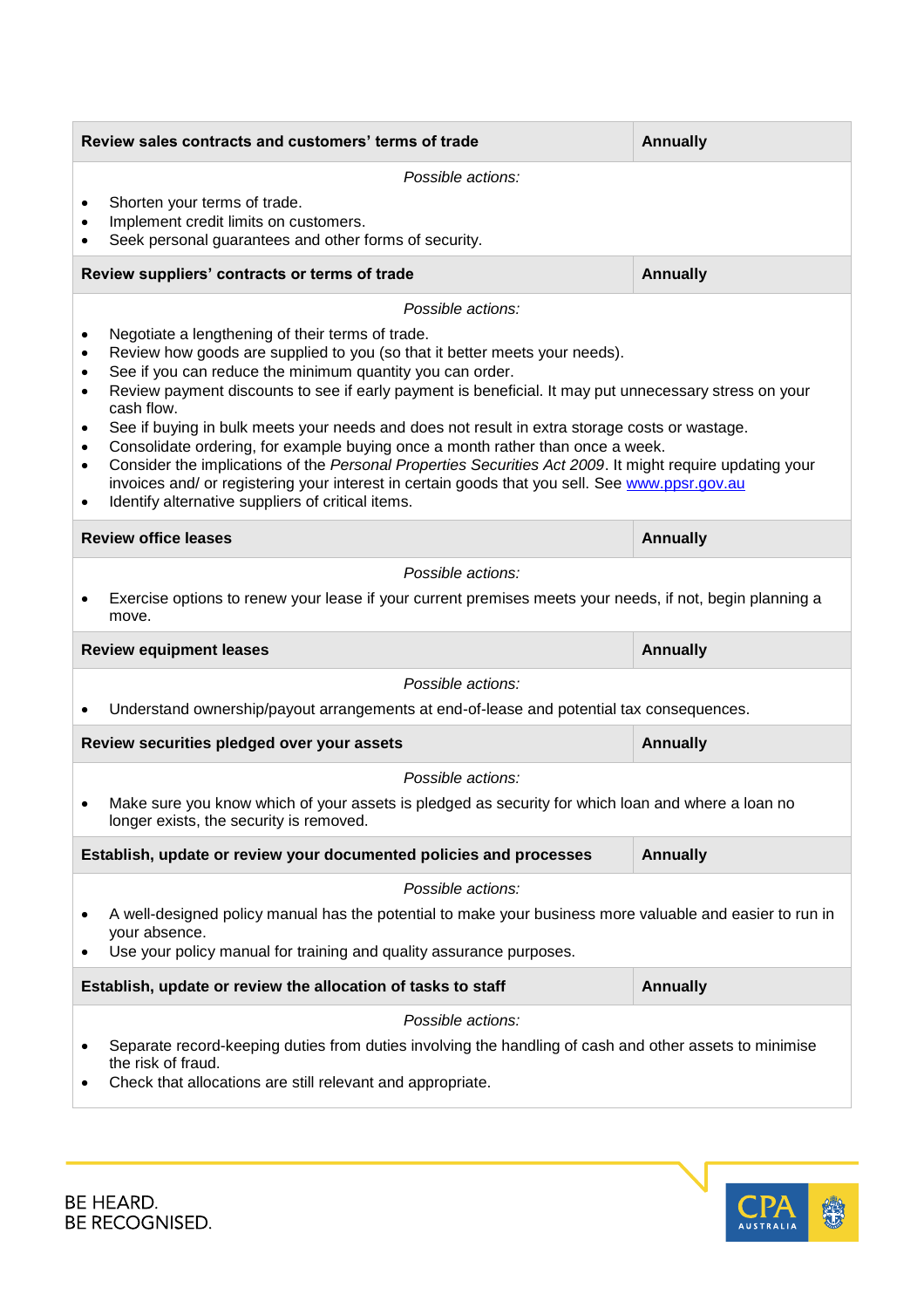|           | <b>Consider fraud risk</b>                                                                                                                                        | <b>Annually</b>                      |  |
|-----------|-------------------------------------------------------------------------------------------------------------------------------------------------------------------|--------------------------------------|--|
|           | Possible actions:                                                                                                                                                 |                                      |  |
|           | Speak to your CPA about establishing appropriate internal controls that reduce the risk of fraud and<br>ensure those controls are followed.                       |                                      |  |
|           | Review staff authority to spend money                                                                                                                             | <b>Annually</b>                      |  |
|           | Possible actions:                                                                                                                                                 |                                      |  |
| $\bullet$ | For smaller businesses consider authorising all payments yourself for a short period as part of a cost<br>reduction and quality assurance exercise.               |                                      |  |
|           | Inform and educate staff about your policies                                                                                                                      | <b>Commencement of</b><br>employment |  |
|           | Possible actions:                                                                                                                                                 |                                      |  |
|           | Conduct random spot checks to both ensure compliance with your policies and to reduce the risk of fraud.                                                          |                                      |  |
|           | Review and update your disaster recovery plan                                                                                                                     | <b>Annually</b>                      |  |
|           | Possible actions:                                                                                                                                                 |                                      |  |
| ٠         | Consider how to operate your business if there was a disruption to the supply of electricity, gas, water,                                                         |                                      |  |
|           | internet etc.<br>Ensure staff contact details are up to date.                                                                                                     |                                      |  |
|           |                                                                                                                                                                   |                                      |  |
|           | Review whether you have the licenses you need to use your software                                                                                                | <b>Annually</b>                      |  |
|           | Possible actions:                                                                                                                                                 |                                      |  |
| ٠         | Ensure current versions of software are being used, there are no unauthorised copies and the number of<br>users your licence covers is sufficient for your needs. |                                      |  |
|           | Review whether your back-ups are performed frequently and held offsite<br>(whether in the cloud or in physical storage)                                           | Daily/weekly                         |  |
|           | Possible actions:                                                                                                                                                 |                                      |  |
|           | Test whether your staff know how to restore the back-ups and that the back-ups work.                                                                              |                                      |  |
|           | Review your IT staff training needs                                                                                                                               | <b>Annually</b>                      |  |
|           | Possible actions:                                                                                                                                                 |                                      |  |
|           | Appoint a 'champion' for each software product to enhance internal transfer of practical knowledge.                                                               |                                      |  |
|           | <b>Review your cybersecurity</b>                                                                                                                                  | <b>Annually and ongoing</b>          |  |
|           | Possible actions:                                                                                                                                                 |                                      |  |
| ٠         | Ensure all staff are trained in what is secure online behavior.                                                                                                   |                                      |  |
| ٠         | Appoint a specific staff member to keep all staff up-to-date with cybersecurity risks.<br>Do regular backups and ensure the backups work.                         |                                      |  |
|           | Consider engaging an external to review your cybersecurity.                                                                                                       |                                      |  |
|           |                                                                                                                                                                   |                                      |  |

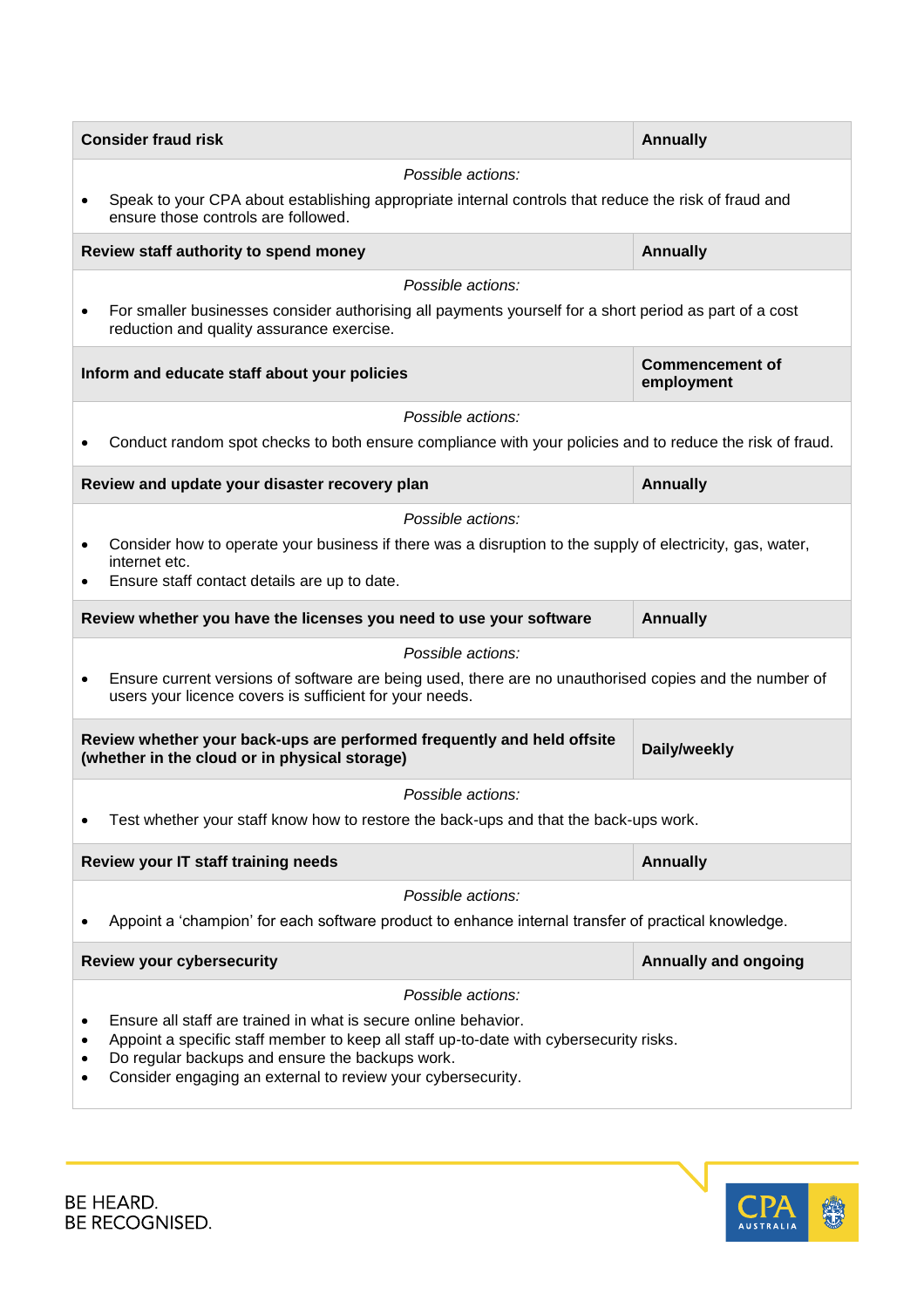| Review how intellectual property is being used in your business<br><b>Annually</b>                                               |                                                                                                                                                                                                                                                                                                                                            |                    |  |
|----------------------------------------------------------------------------------------------------------------------------------|--------------------------------------------------------------------------------------------------------------------------------------------------------------------------------------------------------------------------------------------------------------------------------------------------------------------------------------------|--------------------|--|
|                                                                                                                                  | Possible actions:                                                                                                                                                                                                                                                                                                                          |                    |  |
|                                                                                                                                  | Speak to your lawyer to see if your intellectual property is adequately covered.<br>Renew trading names (including trademarks and business names) and domain names.                                                                                                                                                                        |                    |  |
|                                                                                                                                  | <b>Review your insurances</b>                                                                                                                                                                                                                                                                                                              | <b>Annually</b>    |  |
|                                                                                                                                  | Possible actions:                                                                                                                                                                                                                                                                                                                          |                    |  |
| $\bullet$<br>$\bullet$                                                                                                           | Does your insurance cover match your needs, for instance insurance covering assets, business<br>interruption, loss of attraction, life insurance, income replacement, etc?<br>Avoid under and over-insuring. Make sure your current assets are covered by insurance and that assets<br>you no longer own are not on your insurance policy. |                    |  |
|                                                                                                                                  | Seek ways of reducing resources the business uses                                                                                                                                                                                                                                                                                          | <b>Annually</b>    |  |
|                                                                                                                                  | Possible actions:                                                                                                                                                                                                                                                                                                                          |                    |  |
|                                                                                                                                  | Seek information on how you can reduce your use of electricity, gas and water and reduce waste.<br>Eliminate unproductive steps or processes.                                                                                                                                                                                              |                    |  |
|                                                                                                                                  | Review any outstanding legal disputes                                                                                                                                                                                                                                                                                                      | At least quarterly |  |
|                                                                                                                                  | Possible actions:                                                                                                                                                                                                                                                                                                                          |                    |  |
|                                                                                                                                  | Keep disputes moving along.<br>Consider viable ways to settle disputes promptly.                                                                                                                                                                                                                                                           |                    |  |
| Determine whether you undertake activities (such as exporting) that may<br><b>Annually</b><br>be eligible for a government grant |                                                                                                                                                                                                                                                                                                                                            |                    |  |
|                                                                                                                                  | Possible actions:                                                                                                                                                                                                                                                                                                                          |                    |  |
|                                                                                                                                  | Speak to your industry association or CPA about what grants if any, you may be eligible for and the<br>eligibility requirements.                                                                                                                                                                                                           |                    |  |

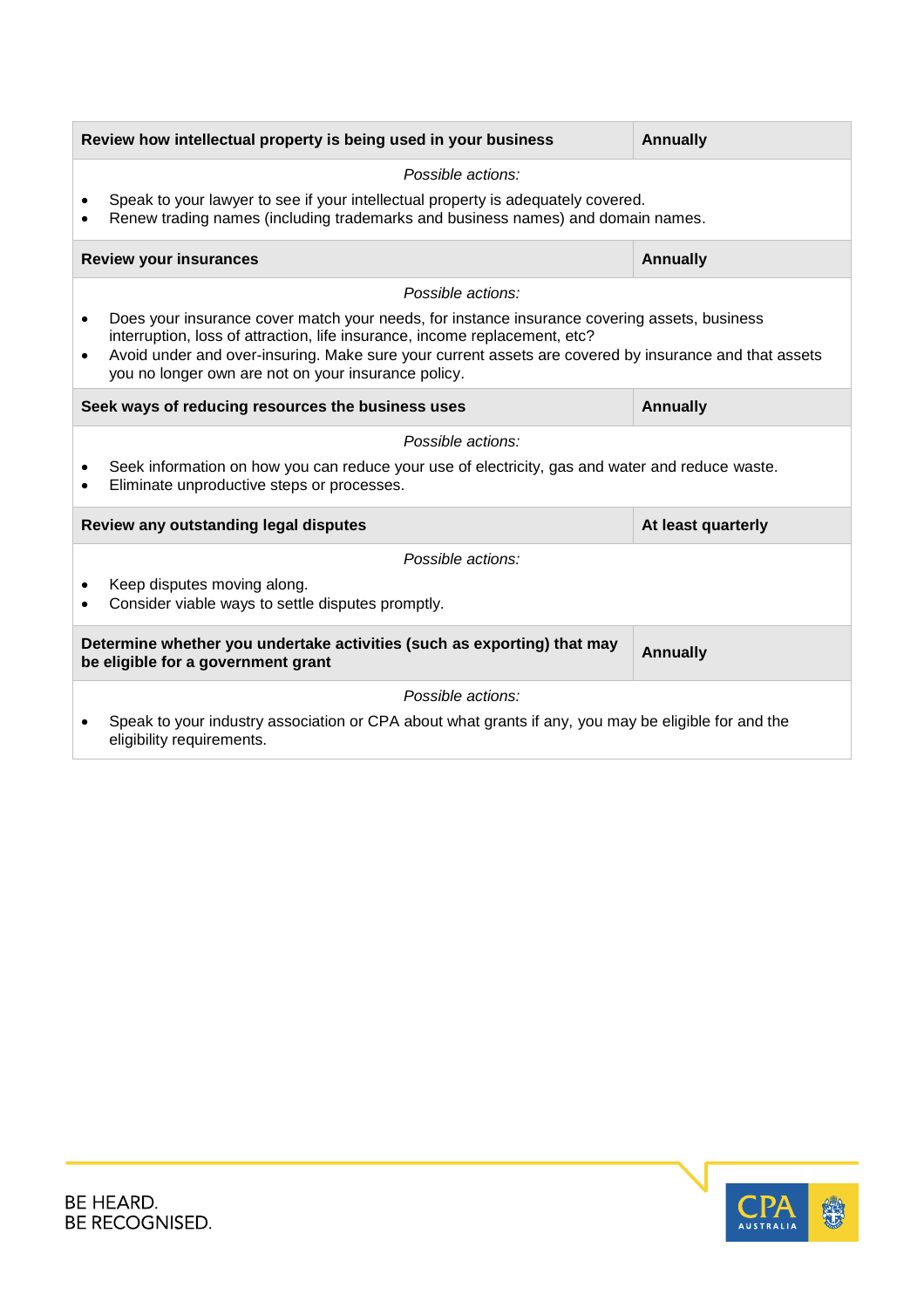## REGULATORY REQUIREMENTS

Keeping up-to-date with the lodgment and payment of your statutory obligations is considered an important measure of the health of your business by banks, other creditors and potential investors. Therefore, we suggest diarising the lodgment and payment due dates for each of the requirements.

| REGULATORY REQUIREMENTS CHECKLIST                                                         |                                                                                                                                                                                                   |  |  |
|-------------------------------------------------------------------------------------------|---------------------------------------------------------------------------------------------------------------------------------------------------------------------------------------------------|--|--|
| <b>REGULATORY REQUIREMENT</b>                                                             | <b>ACTIONS TO CONSIDER</b>                                                                                                                                                                        |  |  |
| Income tax return                                                                         | Provide information, including financial statements, to your<br>CPA for review. Highlight large or unusual transactions.                                                                          |  |  |
| <b>Business Activity Statement (BAS or IAS)</b>                                           | If you have difficulties with your BAS or IAS, ask your CPA<br>to complete it or engage a bookkeeper recommended by<br>your CPA.                                                                  |  |  |
| <b>Australian Securities and Investments</b><br>Commission annual report (companies only) | Ask your CPA to assist you prepare this.                                                                                                                                                          |  |  |
| PAYG withholding payment summary annual<br>report                                         | Perform a test reconciliation in the month before year-end<br>to highlight any processing problems.                                                                                               |  |  |
| PAYG payment statements (group certificate) for<br>employees                              | Reconcile to your accounts before lodging.                                                                                                                                                        |  |  |
| Payroll tax                                                                               | Speak to your CPA if you are unsure whether you have a<br>payroll tax obligation.                                                                                                                 |  |  |
| Workers' compensation insurance                                                           | Determine your projected wages and salaries for the<br>$\bullet$<br>year.<br>Find out if there are any exclusions and, if so, whether<br>$\bullet$<br>they are adequately covered in another way. |  |  |
| Superannuation payments                                                                   | Pay monthly or when you do your pay run.                                                                                                                                                          |  |  |
| Fringe benefits tax return                                                                | Even if not lodging a return, ensure that no relevant<br>transactions are missed and that any employee<br>contributions that should be made are made.                                             |  |  |
| Solvency resolution (companies only)                                                      | For information on solvency resolutions go to<br>http://asic.gov.au/for-business/running-a-company/annual-<br>statements/                                                                         |  |  |
| Staff salaries and awards conditions                                                      | Review staff salaries and conditions to ensure compliance<br>with awards (where appropriate) and other legal<br>requirements.                                                                     |  |  |
| Government grants                                                                         | If you are in receipt of government grants, ensure you<br>meet your reporting obligations under the grant.                                                                                        |  |  |

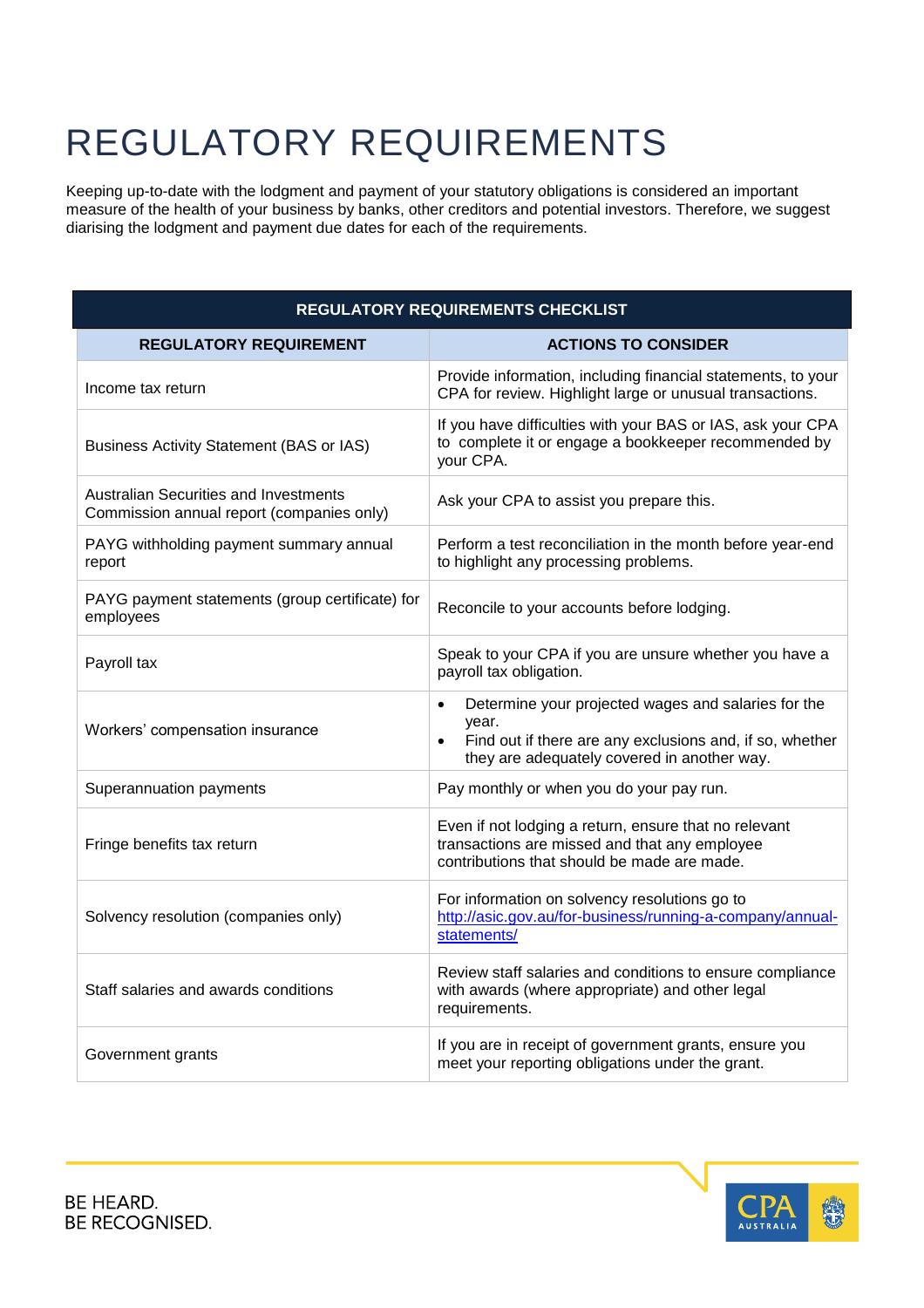#### PERSONAL AFFAIRS OF THE BUSINESS OWNER

The end of the financial year is an important time to make sure your personal affairs are in order. Involve your CPA or legal adviser as required.

| PERSONAL AFFAIRS CHECKLIST                                                                                                                                                                                                                                   |                                |  |
|--------------------------------------------------------------------------------------------------------------------------------------------------------------------------------------------------------------------------------------------------------------|--------------------------------|--|
| <b>ACTION</b>                                                                                                                                                                                                                                                | <b>REGULARITY</b>              |  |
| Ensure trust distributions are properly made before the end of financial year                                                                                                                                                                                | At least annually              |  |
| Possible actions:                                                                                                                                                                                                                                            |                                |  |
| There have been considerable changes to the tax treatment of trusts. These changes could expose you to<br>large unforeseen tax bills. Speak to your CPA about your trust.                                                                                    |                                |  |
| Undertake tax planning                                                                                                                                                                                                                                       | Annually (before year-<br>end) |  |
| Possible actions:                                                                                                                                                                                                                                            |                                |  |
| Year-end presents a number of tax planning opportunities and risks. Speak to your CPA about tax planning<br>opportunities.                                                                                                                                   |                                |  |
| Don't invest in any year-end tax planning schemes until you speak to your CPA.<br>$\bullet$                                                                                                                                                                  |                                |  |
| Review your loan agreement with your business                                                                                                                                                                                                                | <b>Annually</b>                |  |
| Possible actions:                                                                                                                                                                                                                                            |                                |  |
| Given the ATO has a focus on this area, speak to your CPA about whether your shareholder loan<br>$\bullet$<br>agreement complies with the law and that company funds received by shareholders and their associates is<br>correctly treated for tax purposes. |                                |  |
| Review the structures you have in place to protect your personal assets                                                                                                                                                                                      | <b>Annually</b>                |  |
| Possible actions:                                                                                                                                                                                                                                            |                                |  |
| This area of law is constantly evolving, therefore you should review the effectiveness of your business<br>$\bullet$<br>structures and your asset protection strategies with your lawyer.                                                                    |                                |  |
| Review your will, particularly if there has been a change in your<br><b>Annually</b><br>circumstances                                                                                                                                                        |                                |  |